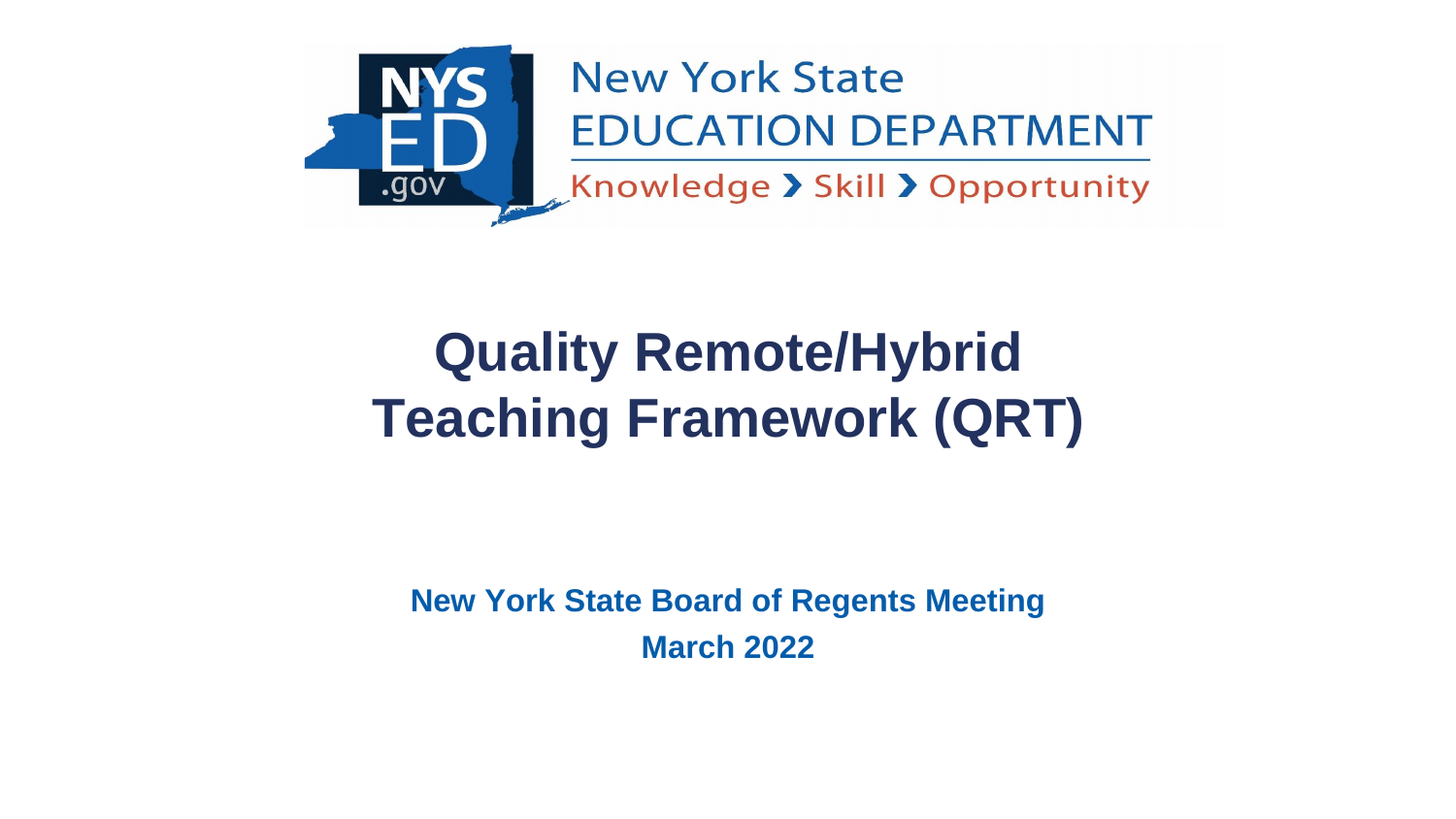#### **Teaching in Remote/Hybrid Learning Environments (TRLE)**

# Purpose:

*To build the capacity of teachers and educational leaders in effectively implementing remote/hybrid learning for all students.*

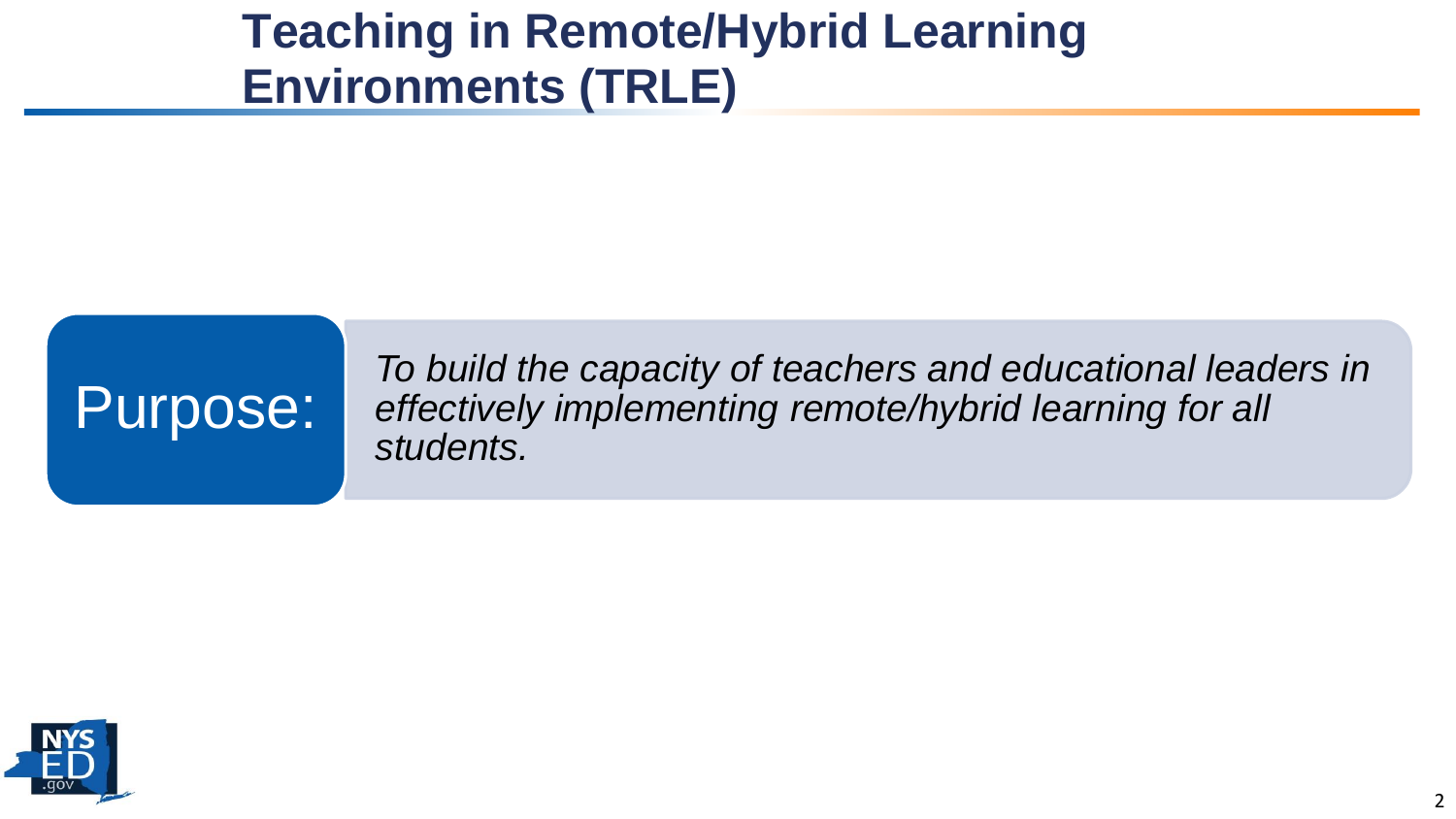#### **TRLE – Impact**



#### **TRLE Advisory Board**

Teachers, school leaders, staff developers, Phase 1 partners, representatives from teachers' unions and professional organizations, NYSED staff, and student/parent advocates from across the state meet quarterly to steer direction of TRLE.

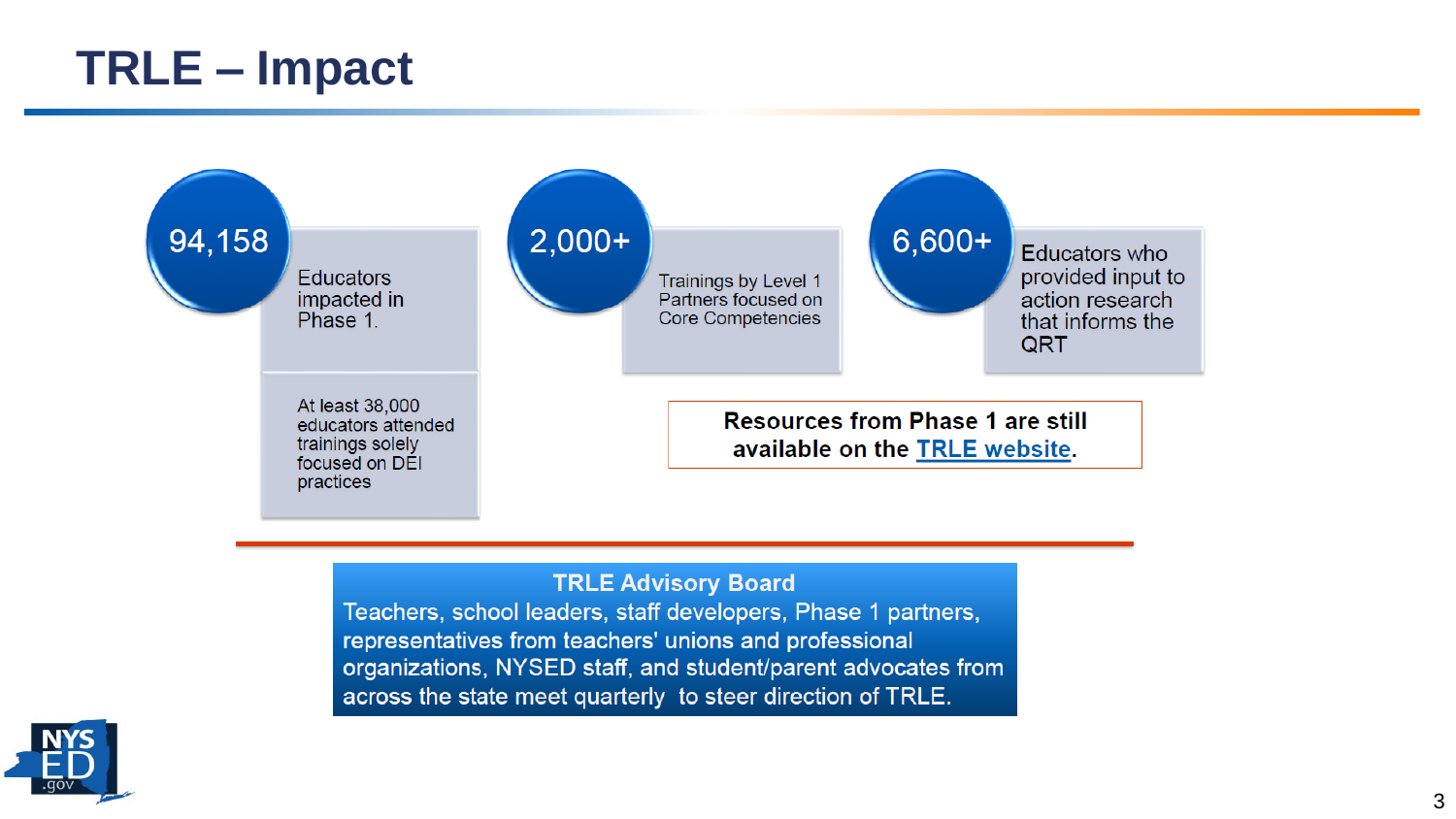#### **TRLE Core Competencies**



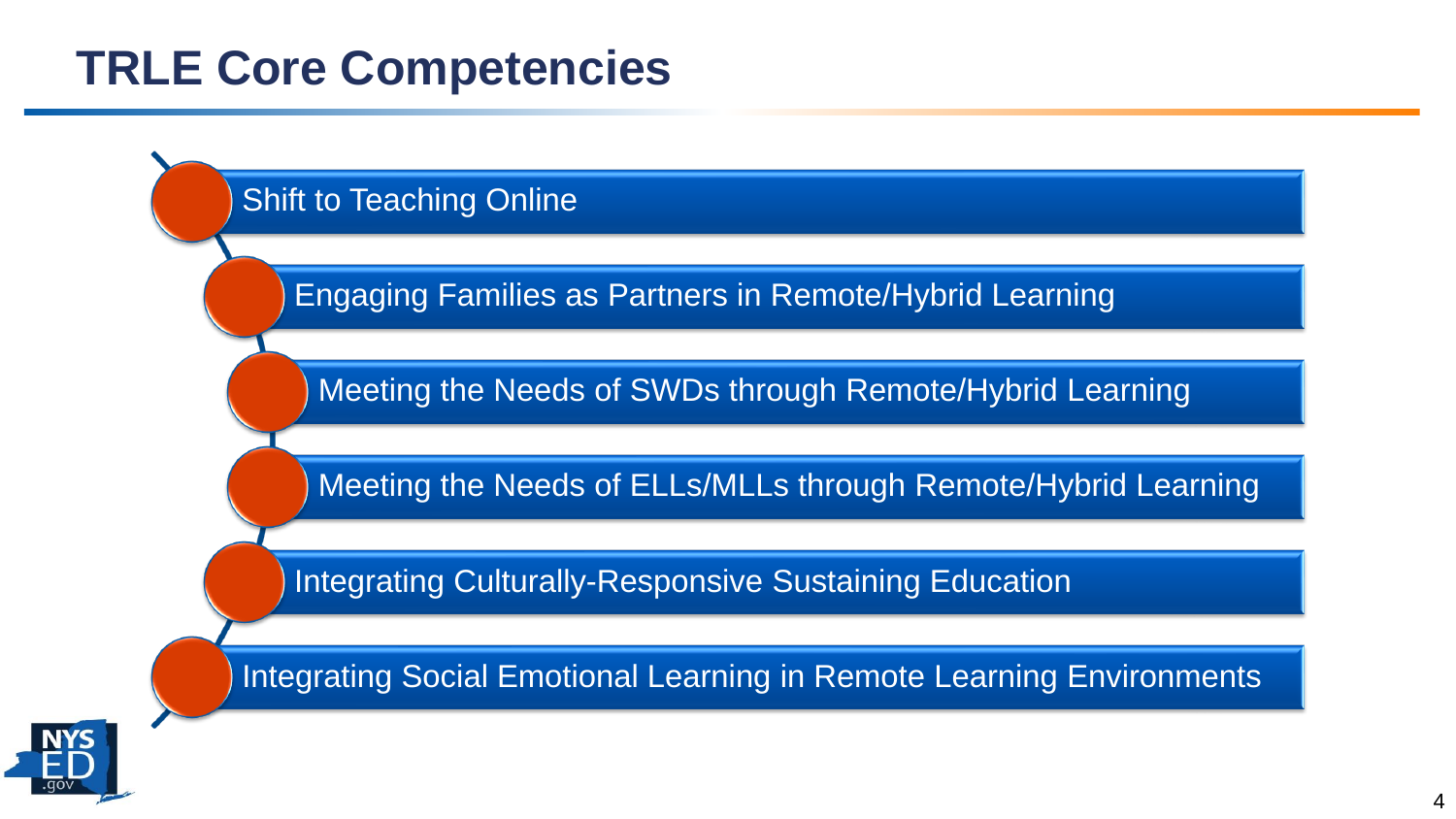#### **Input from the field**



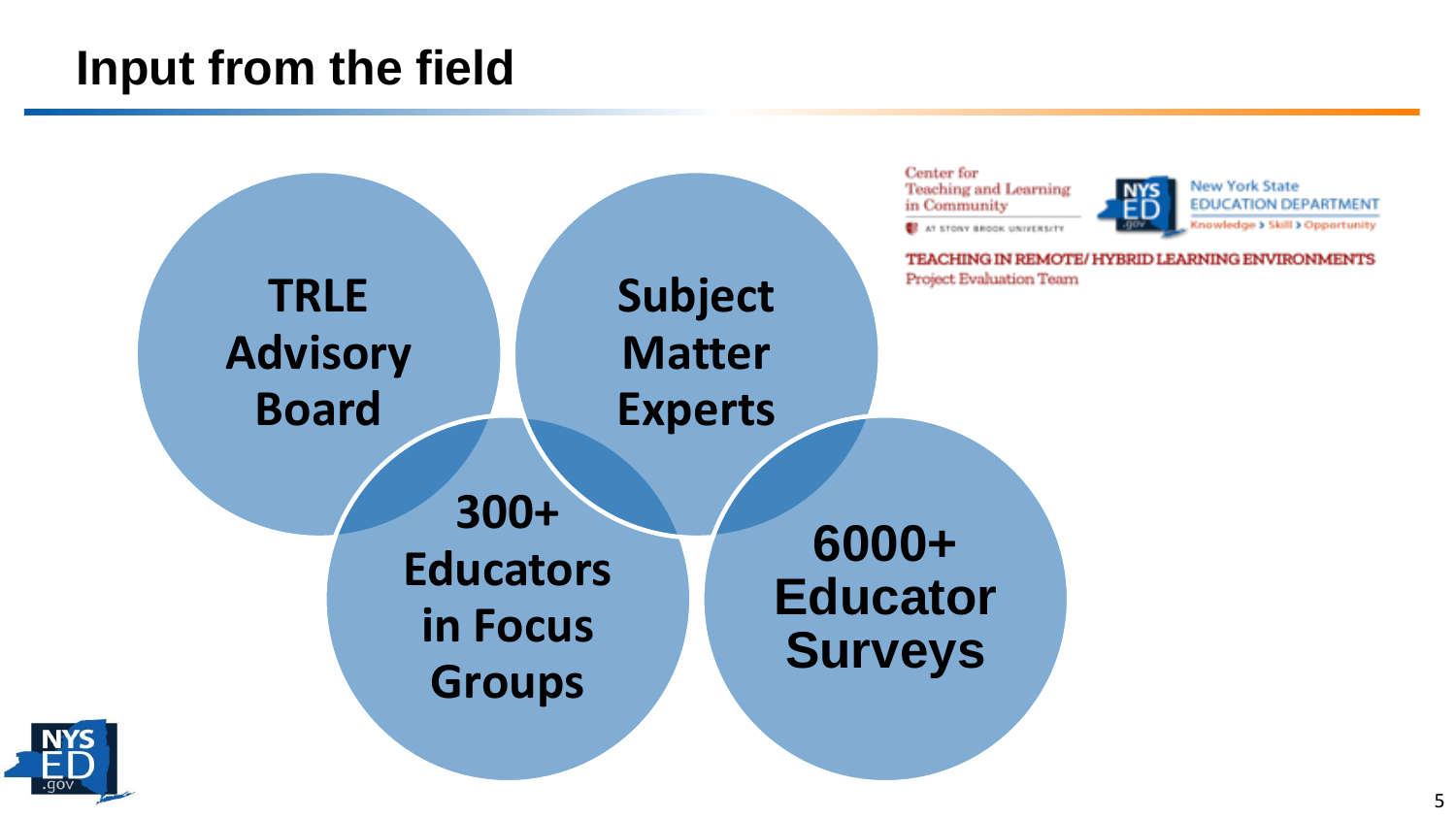#### **Promising Practices**

### **Encouraging** Global Thinking

## Learning Using Multiple **Modalities**

Providing Equity and Access to **Rigorous** Instruction

**Personalizing** Instruction Using **Technology** 

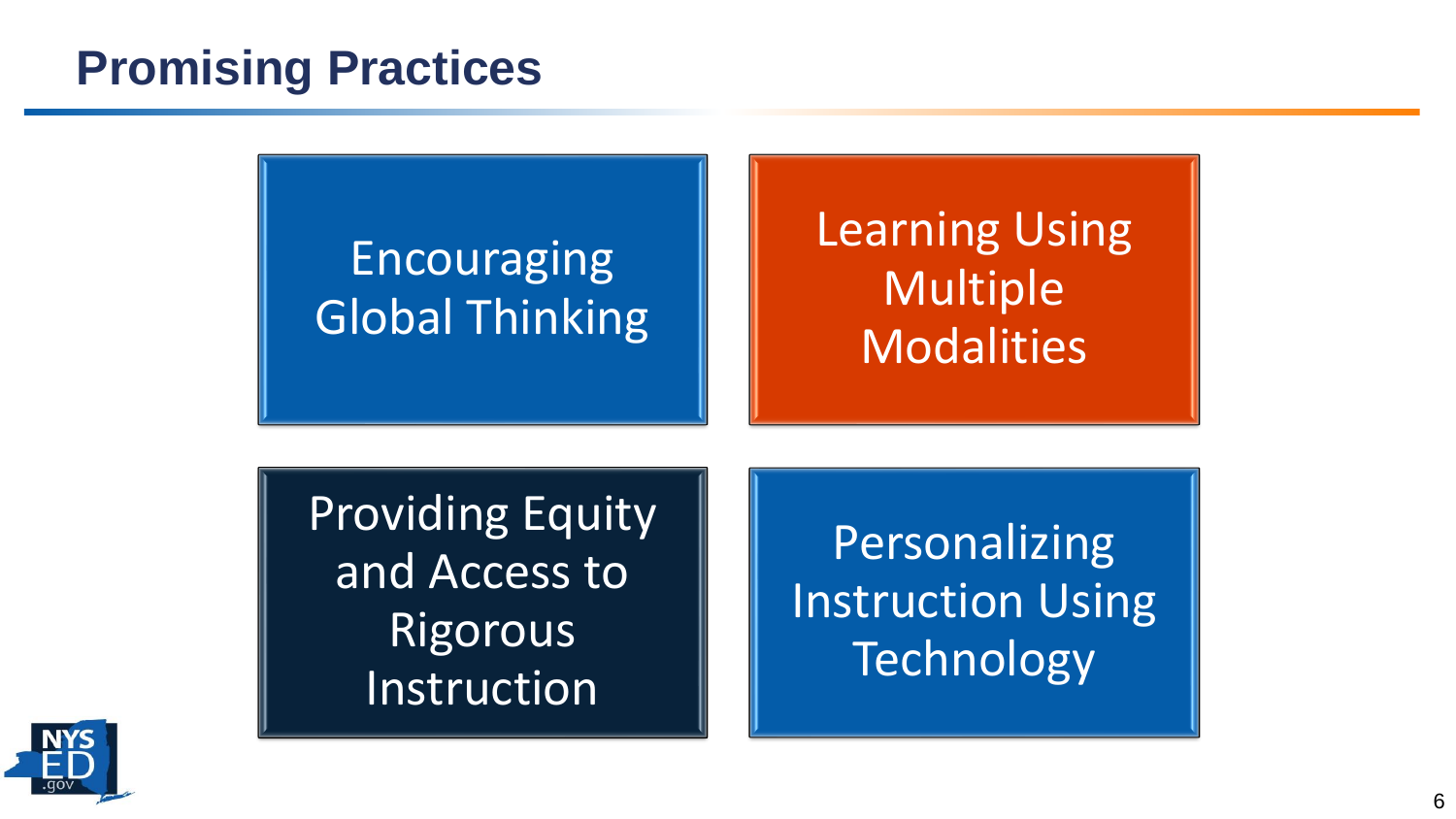#### **QRT Sample Page**

#### **PYS PLANNING & PREPARATION** Teaching in Remote/ Hybrid Learning Environments ORT PP2 LEARNING USING MULTIPLE A FRAMINOR FOR STATE-WISE SUPPORT **MODALITIES PP2 LEARNING USING MULTIPLE MODALITIES** When planning instruction for multimodal learning in remote and hybrid environments, it is important for teachers to use multiple representations of content while providing opportunities for students to interact with the content to construct their own meanings. Lesson planning should include: guided activity, reflection, feedback, adaptive pacing, and ensuring students are prepared to engage in the lesson. **PP1 ELEMENTS PP1** PERFORMANCE INDICATORS

1. Teachers create guided activities using technology tools that encourage opportunities for collaborative, open-ended responses to questions. reflections, and teacher probing

2. Teachers plan for multiple ways that students can reflect on their meaning-making, including slide decks, docs, and other technology tools

3. Teachers plan to use technology to provide actionable, instructive feedback in multiple modes such as video and audio recordings

4. Teachers use technology tools to help students individualize and adapt lesson pacing to their needs, adapting the lesson plan to reflect student options

5. Teachers plan to activate prior knowledge and/or real-world connections through digital tools and resources

6. Teachers plan for authentic assessments that allow for multimodal representation

#### **FRAMEWORKS CROSSWALK**

TRLE CORE COMPETENCIES | NEW YORK STATE TEACHING STANDARDS | NATIONAL STANDARDS FOR QUALITY ONLINE TEACHING

 $\Box$ 



nysed.com/trie

 $\overline{I}$ 

a. Students work with a guide to select, organize

b. Students can explain their thinking to others in

and apply new information to contextually

multiple modes in both in-person and virtual

c. Students can take action as a result of the

feedback provided, and can respond and apply

d. Students have access to materials, support

resources, and references to use at their own pace

e. Students generate knowledge and strengthen understanding through ongoing, cumulative

f. Students have a choice of multimodal options to

create representations of content knowledge and

ABCD

connections to prior knowledge, skills and real-

appropriate situations in personal and /or

collaborative online learning spaces

that feedback in multimodal ways

world scenarios online

personalized meaning

for engagement in the lesson activities

spaces

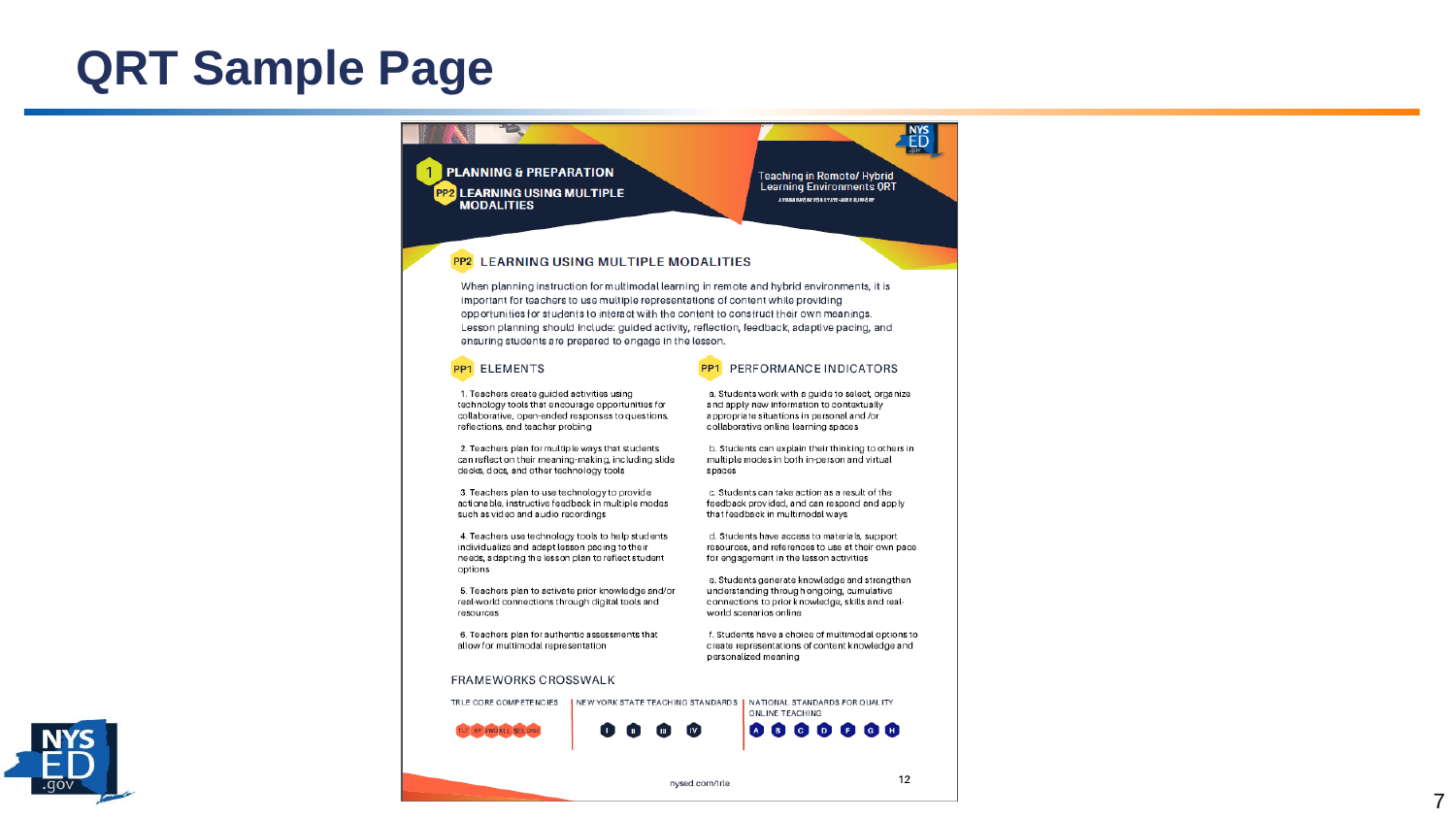### **TRLE Advisory Board**

| <b>Akron Union Free School District</b>                      | <b>Guilderland Central School</b><br><b>District</b>                                                                        | <b>Pratt Institute</b>                                                                                                                 |
|--------------------------------------------------------------|-----------------------------------------------------------------------------------------------------------------------------|----------------------------------------------------------------------------------------------------------------------------------------|
| <b>Amsterdam City School District</b>                        | <b>MESA Charter High School</b>                                                                                             | <b>Rochester City School District</b>                                                                                                  |
| <b>Broome Tioga BOCES</b>                                    | <b>Mineola School District</b>                                                                                              | <b>SUNY New Paltz</b>                                                                                                                  |
| <b>Bureau of Education and</b><br><b>Transition Services</b> | <b>Monroe 2 BOCES</b>                                                                                                       | <b>Southern Westchester BOCES</b>                                                                                                      |
| <b>Cattaraugus Allegany BOCES</b>                            | <b>New York State United Teachers</b>                                                                                       | <b>University at Buffalo</b>                                                                                                           |
| <b>Core Education</b>                                        | <b>Amy DelCorvo</b><br><b>CEO/Executive Director</b><br><b>NYS Association for Computers</b><br>and Technology in Education | <b>Katie Jones, Director</b><br><b>Assessment and Improvement</b><br><b>Washington-Saratoga-Warren-</b><br><b>Hamilton-Essex BOCES</b> |
| <b>Coxsackie-Athens Central School</b><br><b>District</b>    | <b>NYS Migrant Education Program</b>                                                                                        | <b>Wayne-Finger Lakes Educational</b><br><b>Technology Service (EduTech)</b>                                                           |
| <b>Ed Trust NY</b>                                           | <b>Oneida Herkimer Madison BOCES</b>                                                                                        |                                                                                                                                        |

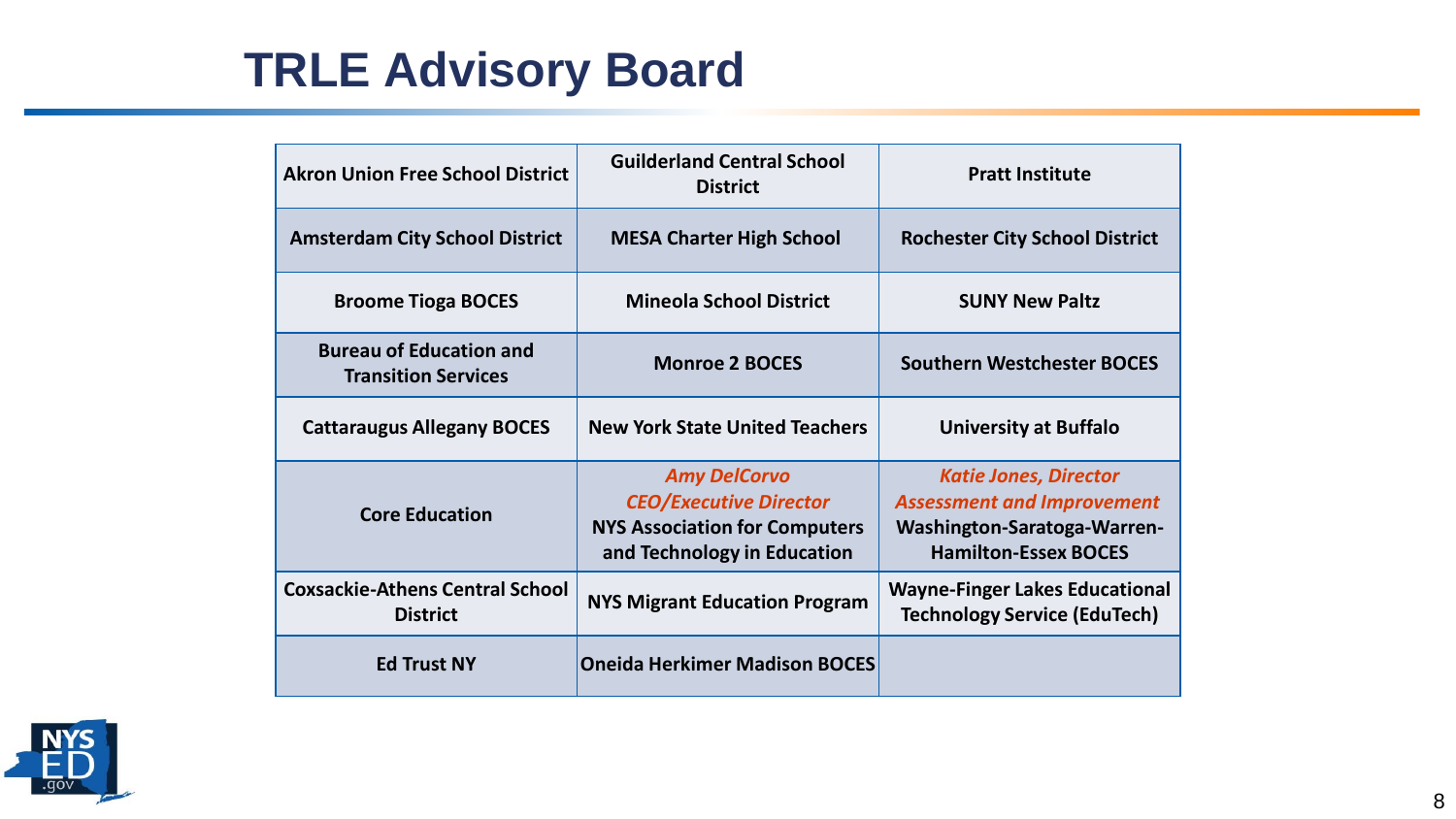#### **Next Steps**

**Create** Professional **Learning Experiences** based on QRT

Disseminate Professional **Learning Experiences** 

Partner with **Institutions** of Higher Education